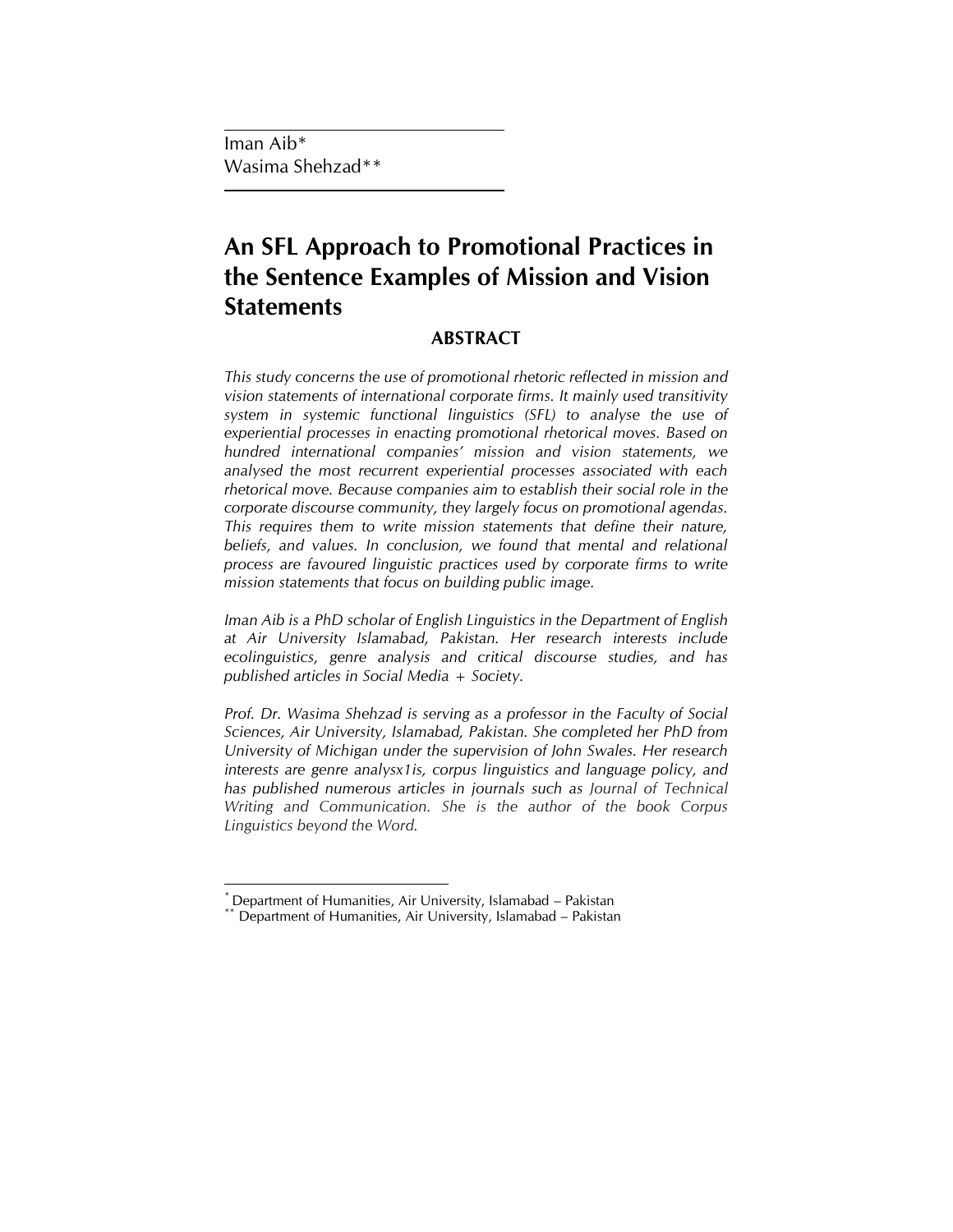## **Introduction**

The increasing demand of English for specific purposes (ESP) in the applied linguistics context has strengthened the role of systemic functional linguistics (SFL) to define the linguistic characteristics of text types (Bateman, 2008; Bhatia, 1983; 2004; Swales, 1990). One aspect of SFL theory deals with transitivity system, which centres on how people construe reality and convey experiences by applying a wide range of syntactic structures (Halliday & Matthiessen, 2004). This approach is relevant to the discourse of missionwriting in professional practices. The text of mission and vision statement is generally identified as the most important step to strategic planning; in the corporate sector, mission and vision statements can play a strategic role in guaranteeing the performance of the company (Koller, 2009; Pearce and David, 1987). Therefore, analysing the grammatical clauses of mission and vision statements is important to understand the linguistic nature and functional role of mission writing in professional settings.

Although the discourse community of planning and management has remained consistent in monitoring how organisations develop mission statements, the penetration of globalization and international marketization makes it difficult to study the same (Rego, A., Araújo, B., &Serrão, 2015). The inception of globalization instigated an inevitable competition between both nations and organisations, which has resulted in a drastic shift in the communicative purpose of mission and vision statements (David & David, 2014). From substantiating purpose to informing strategic planning, this text type has become a prototypical example of brandization and marketing. Mission statements act as the basis for an organisation's priorities, strategies, and plans; in essence, these statements announce the existential purpose of organisations (Bartkus, Glassman & McAfee, 2006; Christensen & Askegaard, 2001; Mason & Mason, 2012). According to Pearce and David (1987), the purpose of mission and vision statement should be to develop a unique purpose of the company and to inform a targeted audience about the tasks it executes and why it needs to execute them. Within the corporate context, mission statements simultaneously define the beliefs and values behind a company's profile while emphasising a set of products or services it offers, typically at a competitive price. Some researchers have opined that it is the "most visible and public part of a strategic plan" (Pearce & David, 1987, p.109).

Mission statements seemingly carry the pulse of corporate realities, no matter the type of organisation; all kinds of institutions like private schools, healthcare facilities, and financial firms adhere to this rationale (David & David, 2014; Fairclough, 1995). However, to understand how promotional rhetorical moves are favoured by corporate firms to write mission statements, there is a need to explore the transitivity system of this genre. A steady focus is based on the use of experiential processes that help vision and mission

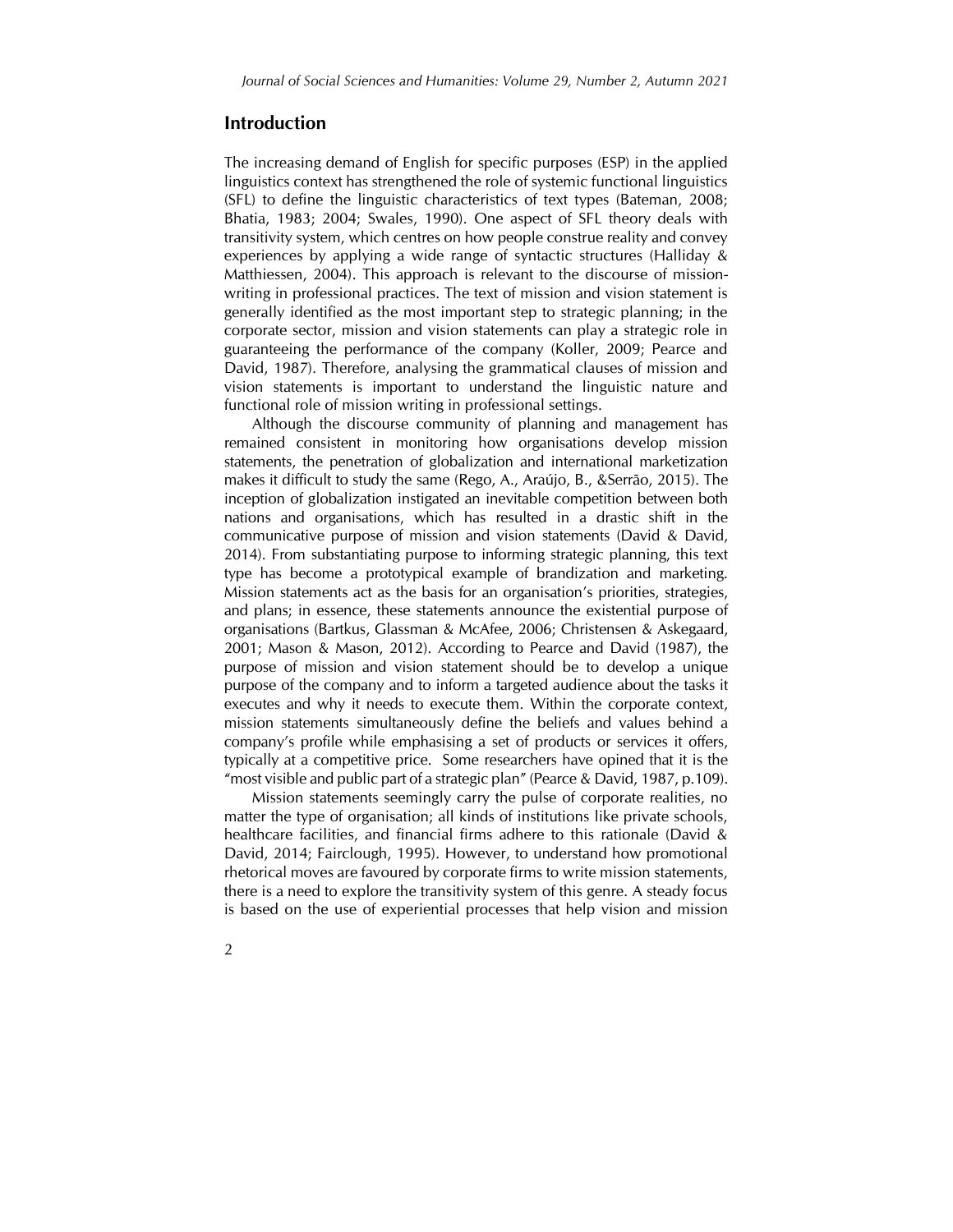statements self-advertise their organizations. SFL is arguably a precise method of linguistic analysis for dealing with meanings as it focuses on correlating language and context (Halliday, 1978). The purpose of using SFL is to provide a comprehensive, goal-oriented approach for the linguistic description of mission statements used by the professional discourse community. Hence, by analysing the system of transitivity patterns of mission and vision statements, we can identify how meaning is created as an outcome of human experience. As Eggins (2004) suggests, the purpose of language is mainly functional which is also affected by the social and cultural contexts that shape and reshape it. Therefore, the process of choosing careful linguistic features indicates agency in meaning-making.

Following this approach, selected texts were analysed in terms of the specific features of language that were predominantly used in mission and vision statements. However, to identify the functions attained through experiential processes requires more than a quantitative discovery. To understand the communicative purposes achieved through lexicogrammatical features, this research discusses the most frequent experiential processes associated with each rhetorical move of mission and vision statements. The interplay of rhetorical moves and their surface-level grammatical resources provides a more meaningful description on the use of specific lexico-grammatical resources and how they develop meanings associated with specific rhetorical purposes. The positionality of rhetorical elements realised through certain types of experiential processes has helped in establishing a correlation between linguistic resources and their established communicative values within this genre.

This study aims to answer the following two questions:

- 1. What are the transitivity patterns of experiential meanings used in mission statements of corporate firms?
- 2. What rhetorical moves are reflected by the transitivity patterns of experiential meanings in mission statements of corporate firms?

# **Literature Review**

The application of SFL theory resulted in the creation of a new linguistic field aimed at analysing how people constructed or construed meaning from texts. SFL theory largely dealt with how words were employed in a specific cultural or social context. Language is defined as a social phenomenon to help humans convey meanings; Makinowski (as cited in Martin, 1984) suggests that the communicative purpose of a certain message/text type can be best understood when situated in a specific context. This notion was also emphasized by Hasan (2009), who suggested that contextual choices activate semantic choices, which further activate lexico-grammatical choices.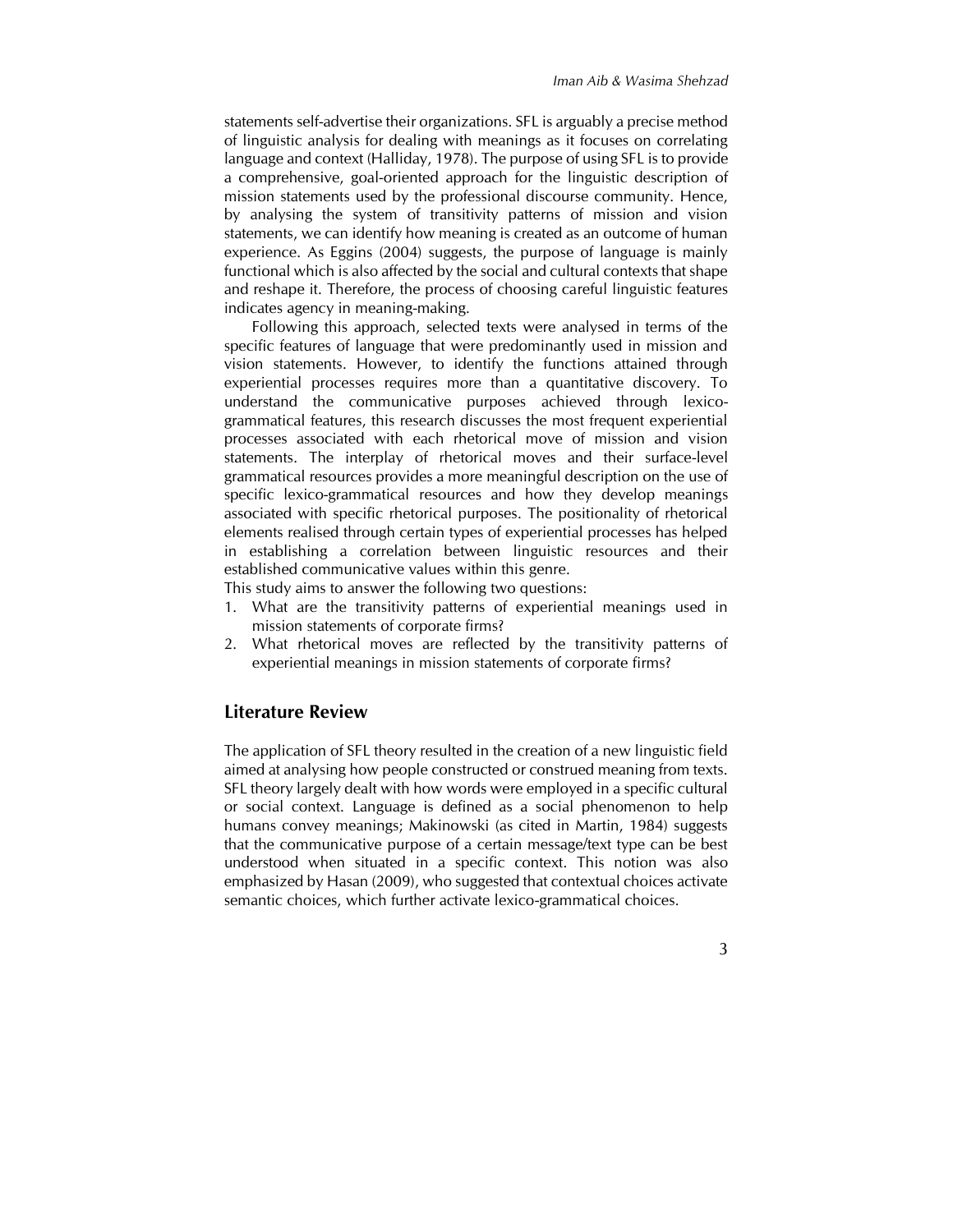Several disciplines and genres in academic discourse were also investigated from an SFL theoretical perspective. For instance, Fatma Benelhadj (2019) examined academic genre by bringing prepositional phrase complexity to focus. Due to the immensity of academic discourses in different disciplines and genres, authors tend to generally be influenced by conventional discourse formats. The researcher found that research articles were similar in all disciplines but PhD dissertations had relative differences. The researcher also found simple prepositional phrases (774 in frequency) as more common and recurrent than complex prepositional phrases (32 in frequency). The most common prepositional phrases were composed of the structure 'prep+noun+prep' such as 'in addition to'.

Impersonality in research articles – often expressed through transitivity structures – was analysed by Martinez (2001). Using the SFL approach, the researcher selected twenty-one experimental studies from physics, biology and sociology. Martinez (2001) found material processes to be morefrequent than relational. However, these processes were used variably in different sections of research articles. For instance, in results sections, authors tend to imply relational processes to maintain distance from the text, whereas mental processes were used to mitigate claims.

An exploratory case study of interpersonal dimensions of collaborative writing was investigated by Phil Goertzen and Carolyn Kristjánsson (2007) using online 'social construction of knowledge' of a graduate community. Two graduate courses were analysed using SFL approach to reveal the interpersonal dimensions of collaborative learning. Through an identification of appraisal patterns such as 'the table looks good' and appreciation patterns such as 'it was difficult for me to do the manager's job', the researchers inferred that these courses tend to construct more interpersonal resources.

Gleason (2014) carried an SFL based analysis for automated test tasks. She hypothesised that automatic speech recognition focused more on accuracy than meaning-making, and used an SFL approach to evaluate test tasks such as the retelling of personal stories. She found that responses that utilized rhetorical features such as description, use of passive voice, and third person pronouns were more effective in retelling past experiences. Three examinees' responses were contrasted using genre analysis (Derewianka, 1990) and transitivity analysis (Ravelli, 2000). The SFL analyses revealed a deeper understanding of the features of each examinee's discourse, which might be used as the basis for future training of automated speech recognition software.

A transitivity analysis of rhetorical moves in Thai and international dental research abstracts was conducted by Vathanalaoha and Tangkiengsirisin (2018) using a corpus-based method that compared tonal styles in rhetorical moves. Selecting one-twenty dental articles, they used Halliday and Mattheissen's (1994) SFL approach and Thompson's (2000) verbal choices of

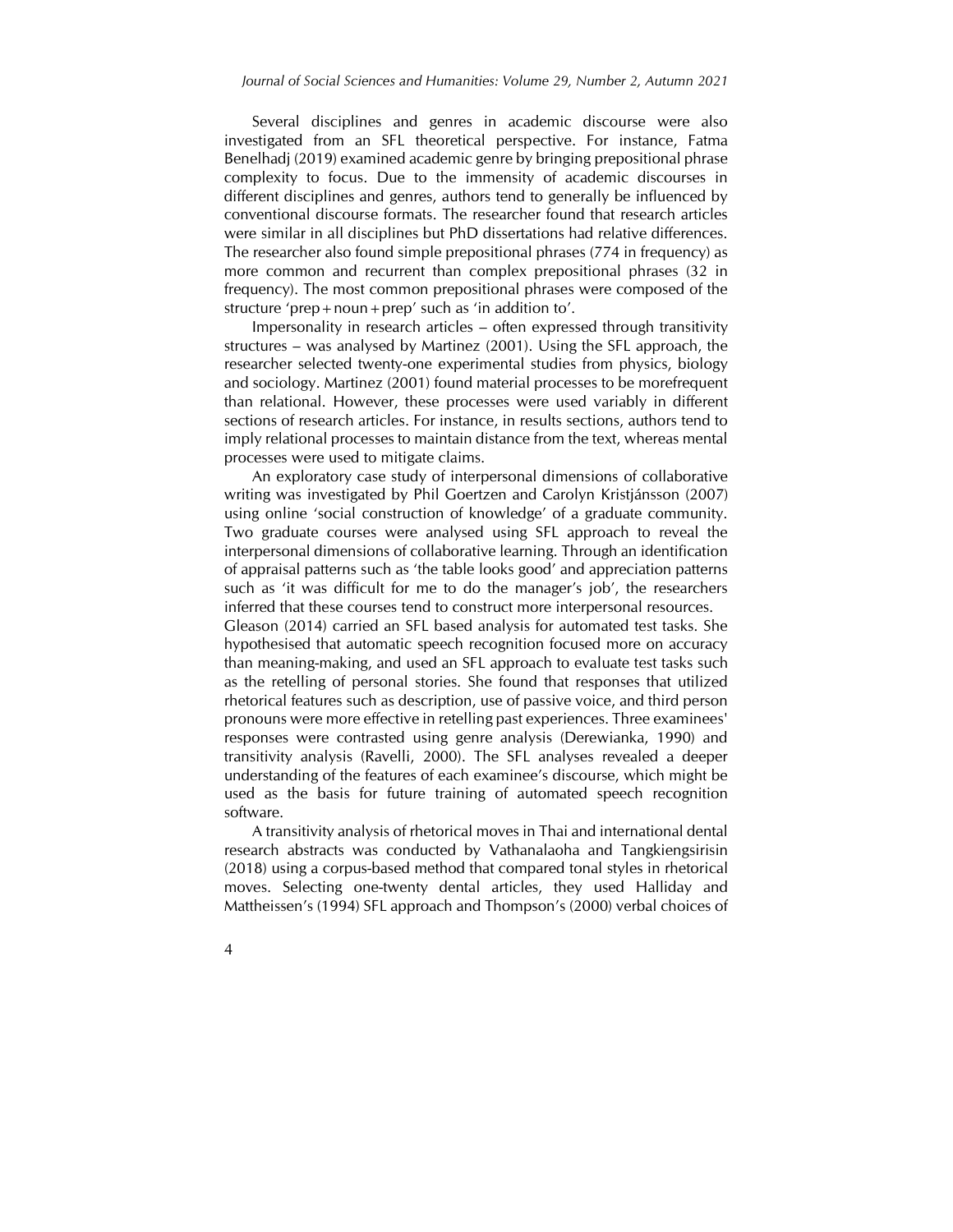transitivity. The researchers found that verbal and existential processes were mostly used in methodological sections, whereas verbal processes were most frequently used in discussion sections.

Thus, the use of SFL theory to analyse mission and vision statements will inform us of the ways in which professional discourse can be influenced by promotional linguistic practices. Similarly, the mission and vision statements of corporate firms may be influenced by the conventions of promotional genre, thereby constructing this genre in accordance with the institutionalized and conventionalized norms of the promotional discourse community.

# **Methodology**

The data consists of sentence examples from international corporate firms. Hundred mission and vision statements of international corporate firms were fetched for the analysis. The criteria for selecting those sentence examples is that they reflect any of the rhetorical moves of promotional genre such as 'targeting the market' or 'establishing niche'. First, the rhetorical moves of the selected text types were manually explored. Then, a manual analysis of transitivity patterns of experiential meanings was carried to reveal the common clauses reflected in each rhetorical move. Finally, transitivity patterns were manually quantified by counting the number of each clause occurring in every rhetorical move of promotional genre.

#### *a. Theoretical Framework*

The current research is based on a descriptive approach; using Bhatia's (2004) rhetorical moves of promotional genre, we identified how transitivity patterns were used as linguistic processes to establish experiential meanings. We analysed those rhetorical moves by textually identifying the experiential processes through which texts are constructed in accordance to systemic functional linguistics.

In light of Bhatia's (2004) theory, a study of language use in the world of professional culture would be required to understand the complex realities of discursive performances. The textual space looks at discourse as text aiming to examine the surface-level linguistic properties of discourse. This gives significance to the lexico-grammatical forms that make up the text. Thus, the focus of this space is not primarily the context, but the co-text (Bhatia, 2004). Textual space deals with the knowledge of language structures and corresponding functions that are employed to construct the text in typified situations. The emphasis is therefore on properties linked to the construction of textual space.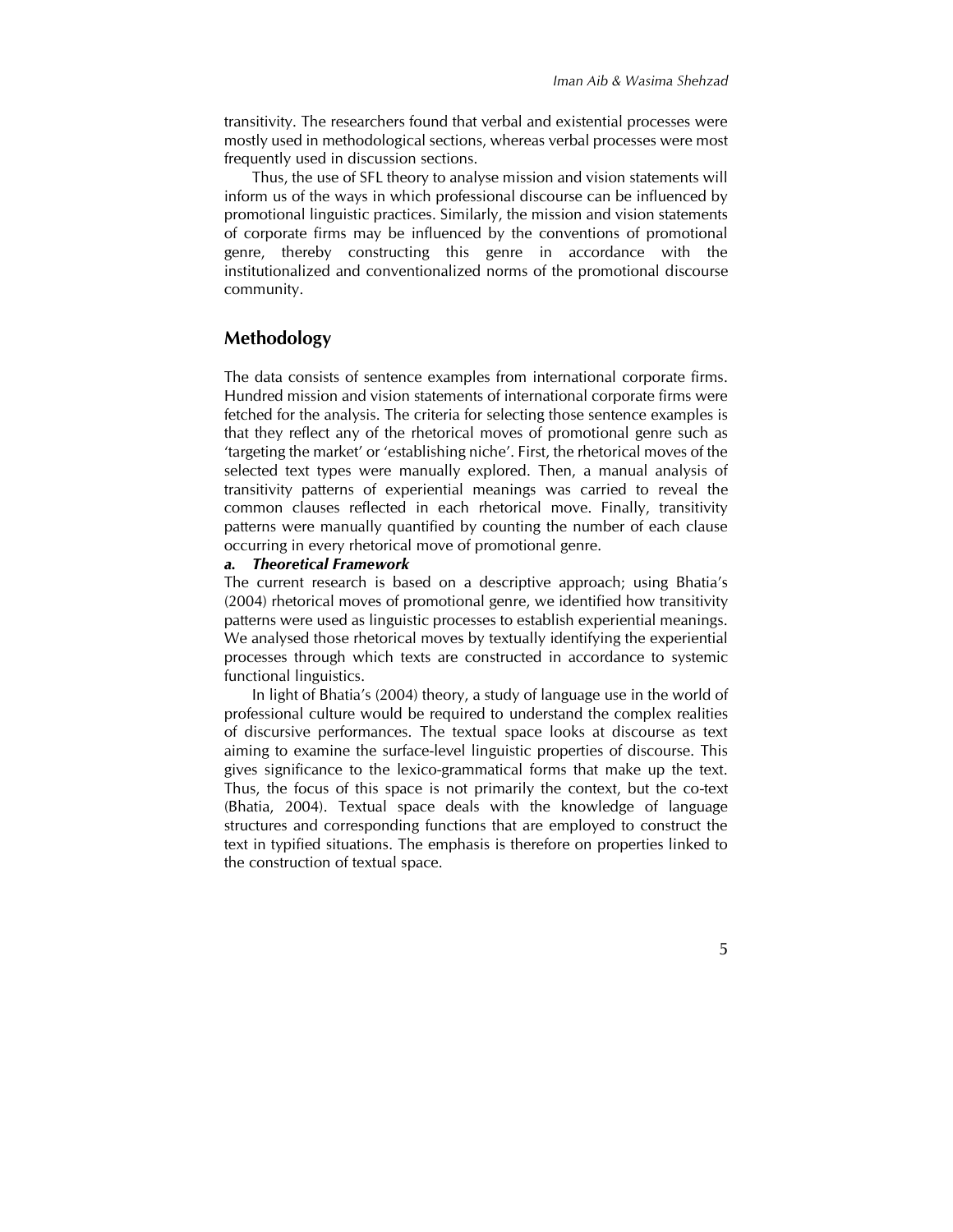The model offered by Bhatia (2004, p. 74) is as follows:

- Headlines (for reader attraction)
- Targeting the market
- Justifying the product or service
	- o *by indicating the importance or need of the product or service* and/o
	- o *by establishing a niche*
- Detailing the product or service
	- o *by identifying the product or service*
	- o *by describing the product or service*
	- o *by indicating the value of the product or service*
- Establishing credentials
- Celebrity or typical user endorsement
- Offering incentives
- Using pressure tactics
- Soliciting response

The current study focuses on exploring the rhetorical moves that help in establishing the mission of an organisation; hence, the grammar of clause as representation complimented the analysis. This grammatical choice is known as 'transitivity patterns; it defines the experiential meanings of the world, of perception, of experiences and reaction. By exploring the transitivity patterns in the texts of mission and vision statements, we can explain how the communicative event is being constructed; we can thus decipher what is being talked about. Clauses are generally encoded in process types (material, mental, behavioural, verbal, existential, relational) which specify the action, relationship between the participants and events, and where the processes are situated circumstantially (for time, place, cause, *etc.).* 

Transitivity analysis offers a detailed description of the construction of clauses and the functions they perform; it offers an understanding of how meanings are encoded in experiential processes. By examining the transitivity patterns in text, we explained how the field of situation is being constructed, i.e. we described 'what is being talked about' and 'how shifts in the field' are achieved. Transitivity patterns of experiential meanings comprise: (i) **material process** which describe processes as doing, usually of concrete and tangible actions, "some entity does something, undertakes some action" (Eggins, 2005, p. 243) (ii) **mental processes** which define what we feel or talk about; they are clauses which encode processes of feeling or thinking (iii) **behavioural processes** which encode processes of behaviour. The one who executes the behaviour is defined as 'doer' and the type of behaviour that is executed is defined as 'circumstance' (iv) **verbal process** which contains three participants: Sayer, Receiver and Verbiage. The Verbiage is a nominalized statement of the verbal process: a noun expressing some kind of verbal behaviour (v) **relational processes** which encode meanings about state of being are categorized in two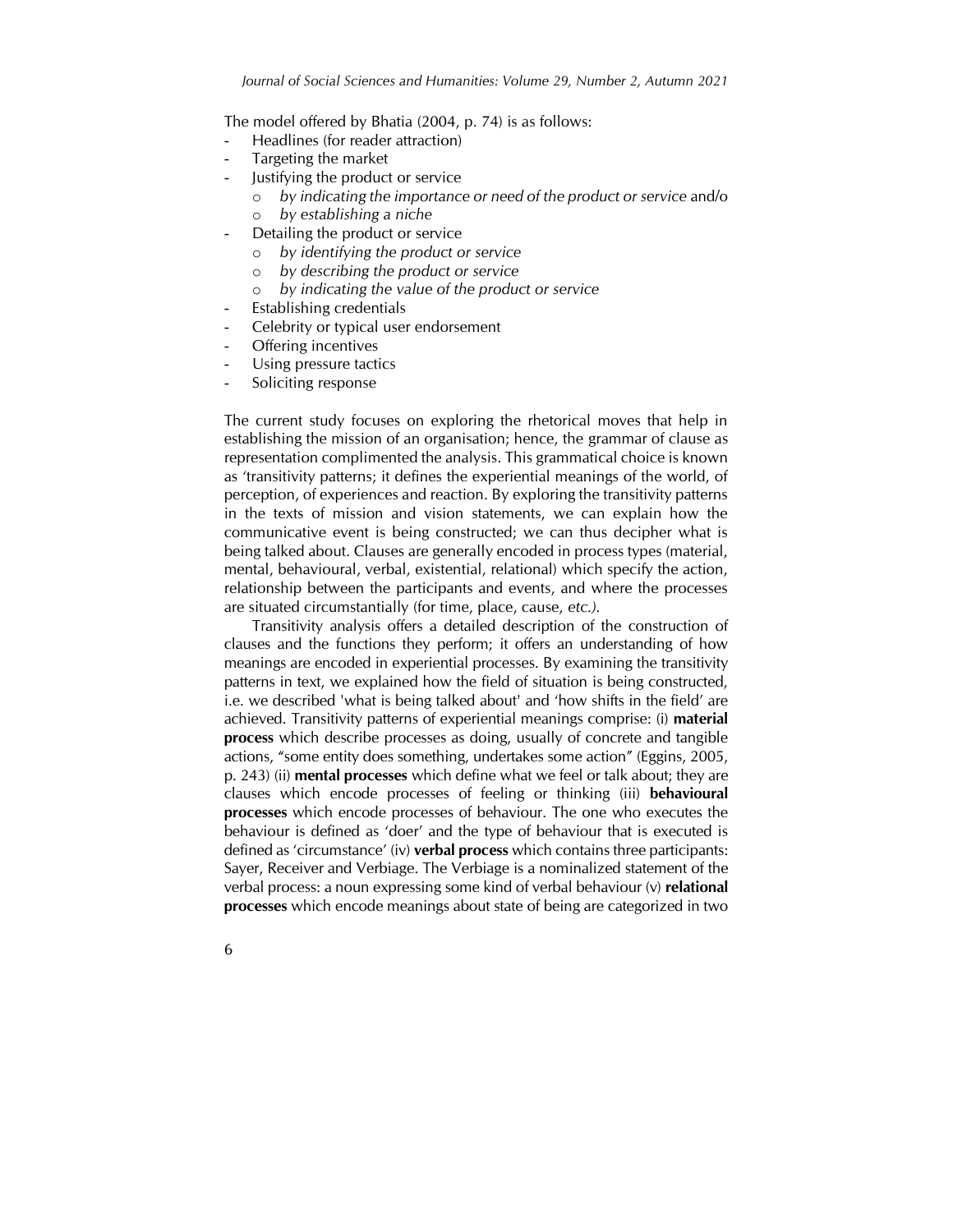types: attributive and identifying processes. Attributive process involves establishing a relationship between two processes. In the attributive process type, a quality or attribute – defined as the carrier – is assigned to the participant. Identifying processes are different from attributive in that the identifying clause is not about attributing or ascribing, but defining. What can further differentiate between identifying and attributive processes is that the nominal group in attributive is an indefinite nominal group such as 'a healthy fruit' whereas the identifying process involves a definite nominal group such as 'the healthy fruit' **(vi) Causative relational** occur with either Attributive or Identifying structures. The causation process is expressed either through a *make* + *be* (Process: intensive) structure, or, with Identifying Relationals, through a causative process.

# **Analysis**

We first considered the range of transitivity patterns and their use with each rhetorical move, giving special emphasis to the most frequent experiential process occurring with each rhetorical move. Figure 1.1 shows the overall distribution of experiential processes.



**Figure 1.1** *Use of Experiential Processes across Moves*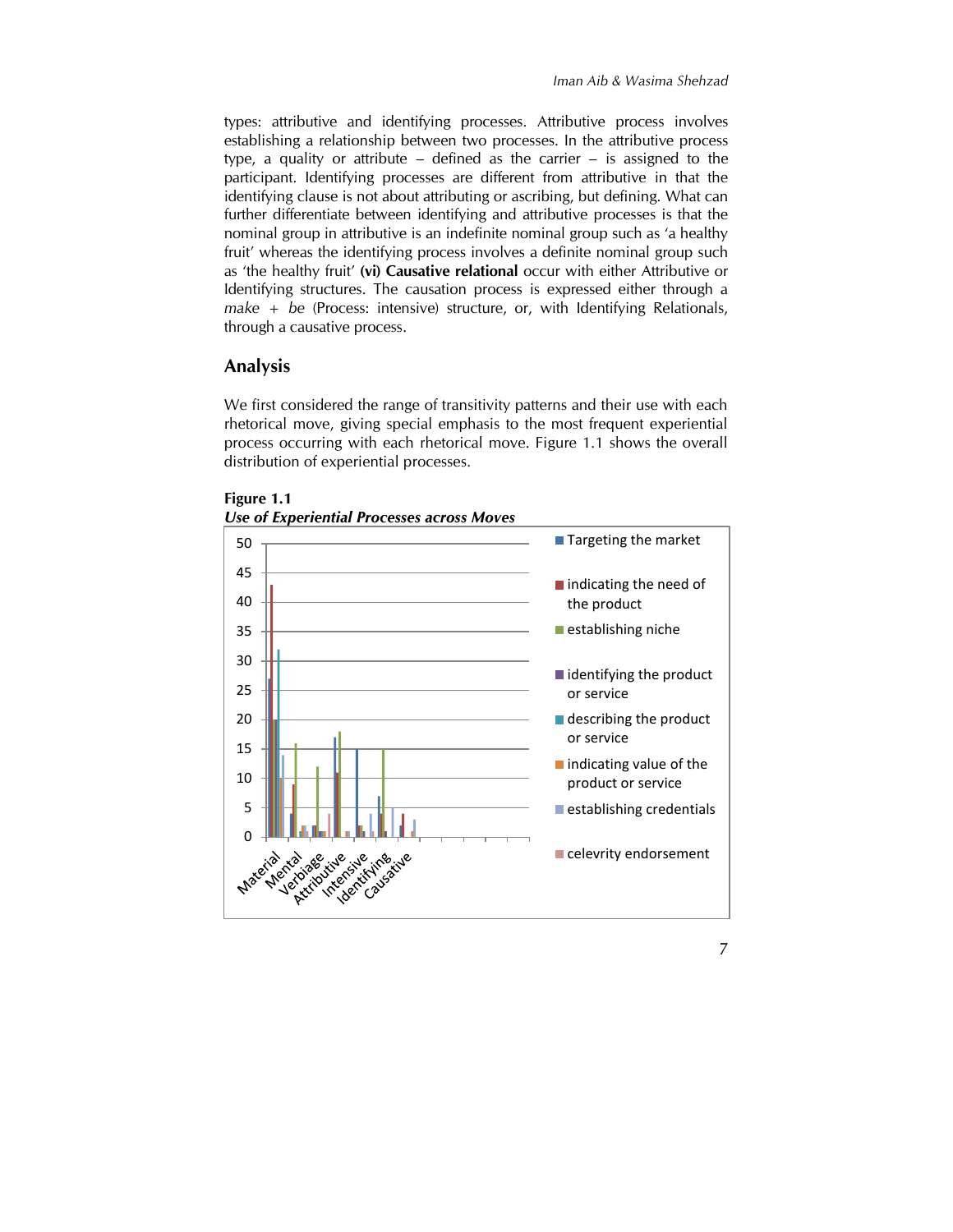|              | Targeting<br>the market | Indicating the<br>need of the<br>product | Establi<br>shing<br>niche | Identifying the<br>product or<br>service | Describing<br>the product<br>or service | Indicating<br>value of the<br>product or<br>service | Establishing<br>credentials | Celebrity<br>endorsement |
|--------------|-------------------------|------------------------------------------|---------------------------|------------------------------------------|-----------------------------------------|-----------------------------------------------------|-----------------------------|--------------------------|
| MAT          | 16.2%                   | 25.9%                                    | 12.04<br>$\frac{0}{0}$    | 12.04%                                   | 19.2%                                   | 6.02%                                               | 8.43%                       | 0.00%                    |
| <b>MENT</b>  | 11.4%                   | 25.7%                                    | 45.7%                     | 0.00                                     | 2.85%                                   | 5.71%                                               | 5.71%                       | 2.85%                    |
| <b>VERBI</b> | 4.34%                   | 8.69%                                    | 52.17<br>$\%$             | 4.34%                                    | 4.34%                                   | 4.34%                                               | 0.00%                       | 17.3%                    |
| <b>ATTR</b>  | 35.4%                   | 22.9%                                    | 37.5                      | 0.00%                                    | 0.00%                                   | 2.08%                                               | 2.08%                       | 0.00%                    |
| INT          | 60%                     | 8%                                       | 8%                        | 4%                                       | 0.00%                                   | 0.00%                                               | 16%                         | 4%                       |
| <b>IDE</b>   | 21.8%                   | 12.5                                     | 26.8%                     | 3.12                                     | 0.00%                                   | 0.00%                                               | 15.6%                       | 0.00%                    |
| <b>CAUS</b>  | 20%                     | 40%                                      | 0.00%                     | $0.00\%$                                 | 0.00%                                   | 10%                                                 | 30%                         | 0.00%                    |

**Table 1.1** *Percentage of Occurrence of Experiential Processes across Moves*

The analysis of rhetorical moves of international corporate firms from SFL perspective revealed significant results about the role of experiential processes used when writing mission statement. The study found that mission writing relies heavily on material process to enact most of the rhetorical moves. This could be due to the communicative purpose of writing mission statements. Generally, corporate firms wish to inform the targeted audience about what they do and what their services or products are, which requires them to use concrete tangible clauses. The percentage of material process was 16.2% in move two, 25.9% in move three step one, 12.04% in move three step two, 12.04% in move four step one, 19.2% in move four step three, 6.02% in move four step three and 8.4% in move 5. The analysis revealed that material processes were mostly used to enact move four i.e. 'describing the product or service'. Arguably, corporate firms employ this move to inform the targeted audience about their services and products. Hence, part of developing public image and establishing self-concept requires the professional community to integrate their plans, define their products and service and indicate the value of the services or products. Moreover, material process was also frequently used with move three step one i.e. 'indicating the importance of the service'. The percentage of mental process was 11.4% in move two, 25.7% in move three step one, 45.7% in move three step two. The analysis revealed that mental process was mostly used to enact move three step two which is 'establishing niche'. The percentage of attributive process was 35.4% in move two, 22.9% in move three step one, 37.5% in move three step two. The analysis revealed that attributive process was mostly used to enact move three step two which is 'establishing niche' and move two which is 'targeting the market'. The percentage of intensive process was 60% in move two and 16% in move five which is 'establishing credentials'. The analysis revealed that intensive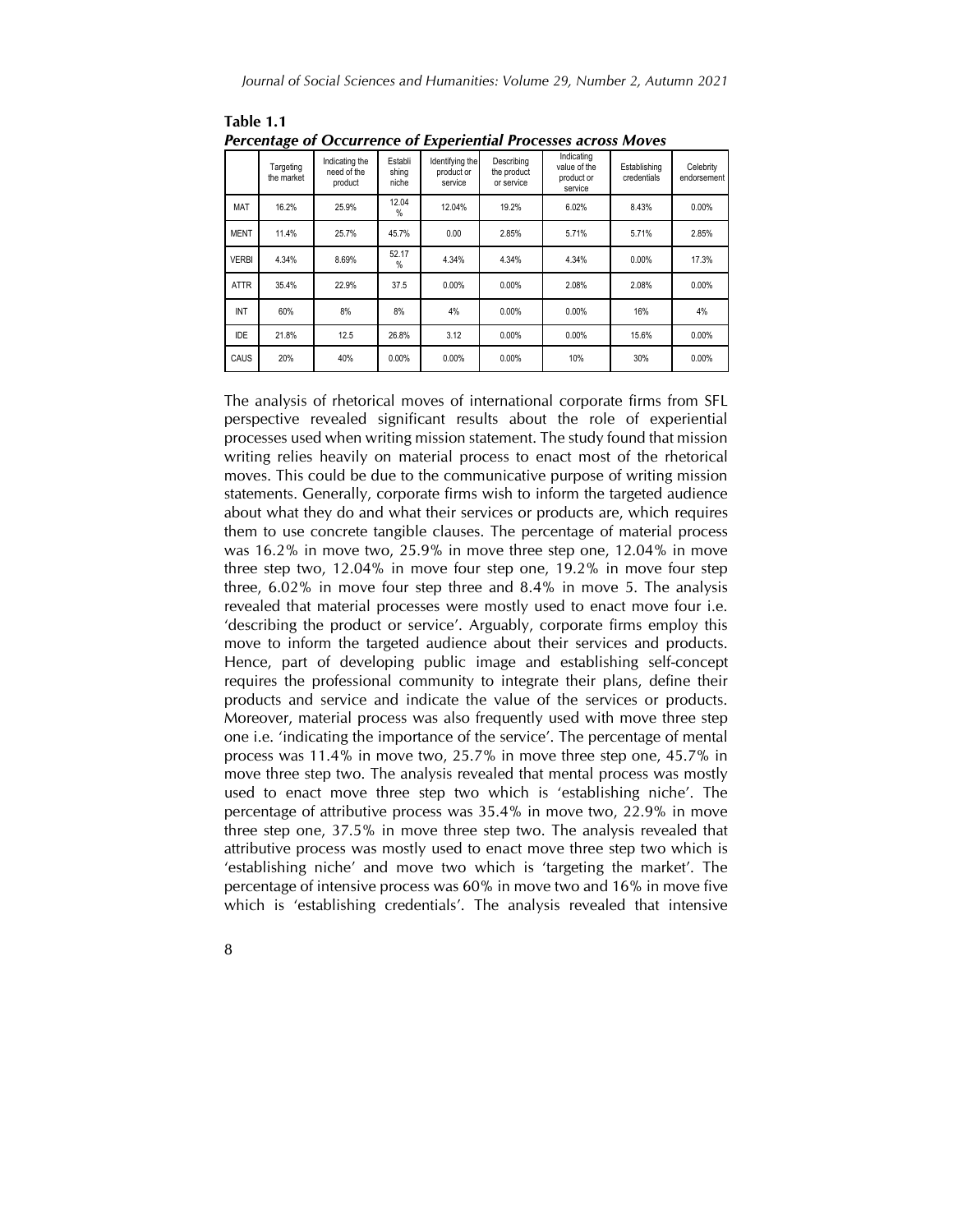process was mostly used to enact move three step two i.e. 'establishing niche'. These results indicate that the selected hundred international corporate firms use mission statements as a distinctive text type primarily to reinforce their position in the market via the rendition of a positive image. Similar findings were established by Lin, Ryan, Wise and Low (2018) who stressed on the significance of mission statements as they tend to connect international stakeholders and portray global careers and international competition.

The percentage of identifying process was 21.8% in move two, 12.5% in move three step one, 46.8% in move three step two and 15.6% in move five which is 'establishing credentials'. The analysis revealed that identifying process was mostly used to enact move three step two i.e. 'establishing niche' significantly denoting that international companies rely on establishing a positive public image as a means to promote their presence within the established market. When a larger number of companies focus on 'targeting the market', it indicates that they generally strive for recognition in a market of competition. This finding was also evident in Koller's study (2009), which concluded that mission statements were considered as ideally suited to act as branding propositions to various audiences. Furthermore, a marketoriented communication is generally understood as the type of communication in which the company reinforces itself through positive image (Christensen and Askegaard, 2001).

The percentage of verbiage process was 52.1% in move three step two and 17.3% in move six. The analysis revealed that verbiage process was mostly used to enact move three step two and move six, which are 'establishing niche' and 'celebrity endorsement' respectively. As defined by Campbell and Young (1993), mission statements are used by companies to build a public image while defining their philosophies and values. This definition seems to be the reason for which mission statements rely on Relational Identifying Process 72% to 'establish niche' as a means for building public image. Attributive process was also found to be recurrently used to 'target the market' used by the professional community to specify their position by defining their attributes.

#### *b. Material Process*

This process was typically most frequent in move four i.e. 'detailing the product or service'. Material process as a lexico-grammatical structure was best suited for this particular rhetorical move as it fulfilled the function of 'identifying the service or product' which required the companies to define it as a tangible, concrete and action-oriented practice. Material verbs such as *provide, use, craft, produce, discover, give* and *offer* help identify the service or product that a certain company wants their customers to learn about.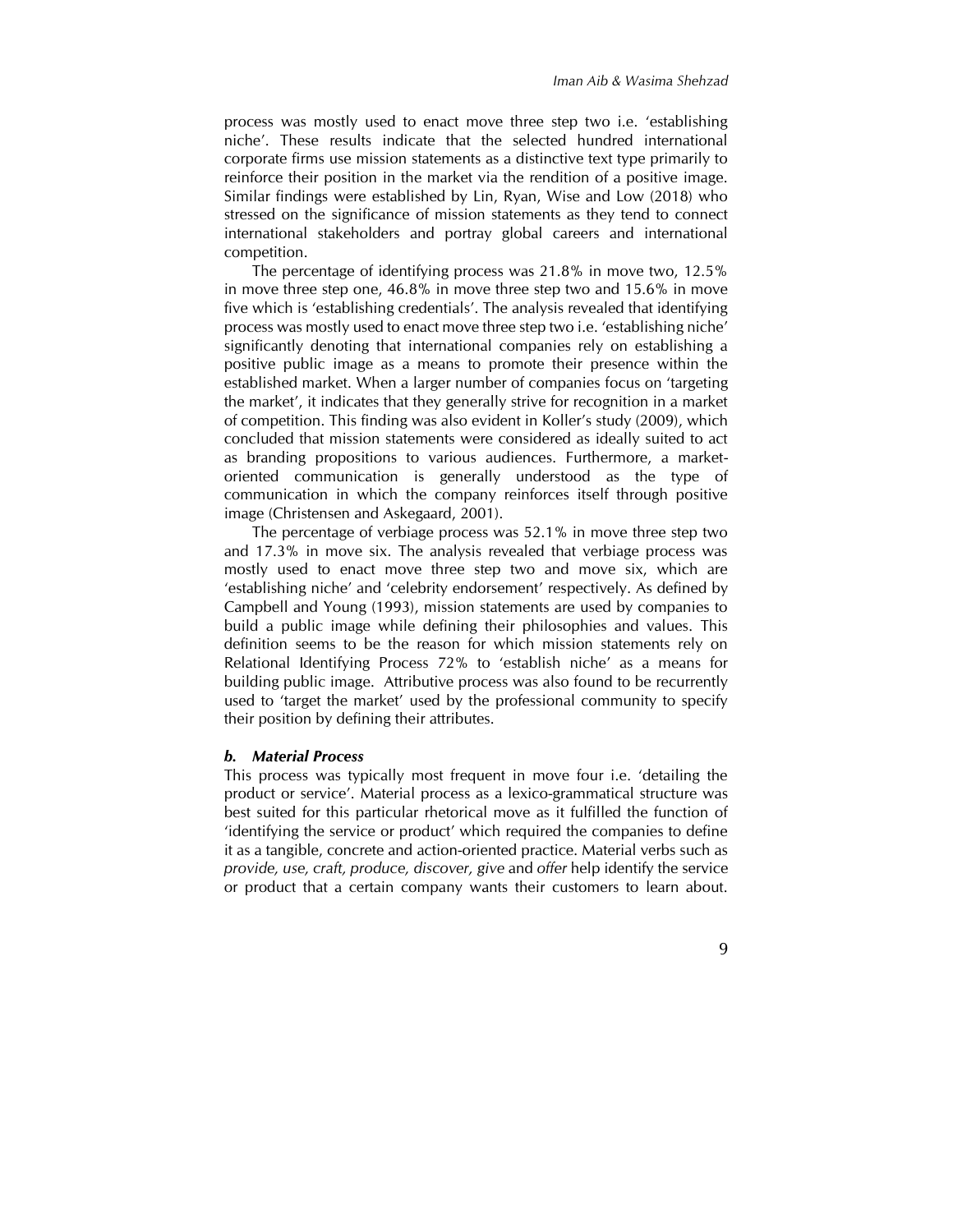Examples of 'detailing the product or service' as a rhetorical move using material processes included:

- We provide quality, reliable and environmentally friendly energy
- Crafting great beer from the best natural ingredients
- Provide competitive high quality electronics manufacturing services
- Produce world class professionals
- Discover, develop and commercialize innovative therapeutics
- Deliver breath-taking innovations
- Giving our customers a unique competitive edge
- Deliver unmatched joyful vacations for our guests

**Table 1.2** *Transitivity Pattern in Material Process*

| Actor | Process<br>(material)                  | Goal                                                                       | Beneficiary    |
|-------|----------------------------------------|----------------------------------------------------------------------------|----------------|
| We    | Provide<br>Craft<br>Produce<br>deliver | environmentally friendly energy<br>quality electronics<br>joyful vacations | for our guests |

## *c. Mental Process*

Mental process was used to enact move three i.e. 'justifying the product or service'. Mental process as a lexico-grammatical structure was best suited for this particular rhetorical move as it fulfilled the function of persuading the targeted audience that they have a problem or need some assistance and that the service or product of the company is the best solution. This purpose can be best achieved by manipulating people's thoughts, emotions, and perceptions about a certain idea or entity using verbs denoting mental process. Examples of mental verbs such as *strive, aware, see, imagine, aim, value and believe* help persuade people to feel, think, or believe in a certain service or product. Examples of 'justifying the product or service' using mental process included:

- We are fully aware that we are a global enterprise
- See this nation emerge as a competition
- The way we see it, the impossible is nit impossible
- Never satisfied with the status quo, we imagine what's next
- At Boeing, they value diversity because it is important
- We believe in taking responsibility
- We believe that good business means a better world
- 10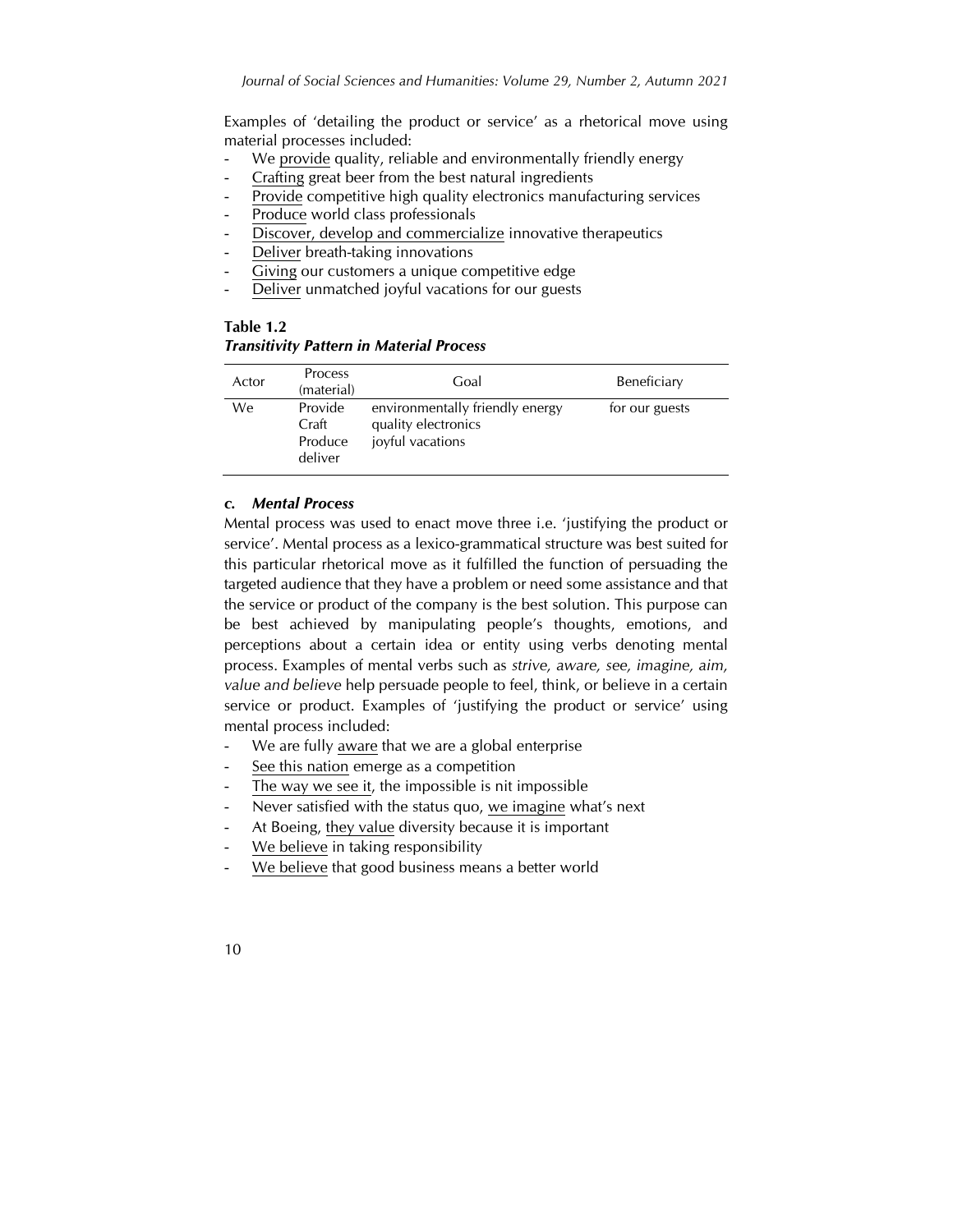| Senser | Process  | Phenomenon act | Phenomenon fact   |  |
|--------|----------|----------------|-------------------|--|
|        | (mental) |                |                   |  |
| We     | Aware    | What's next    | that we are a     |  |
| We.    | Imagine  | Diversity      | global enterprise |  |
| Thev   | Value    |                |                   |  |

**Table 1.2** *Transitivity Pattern in Mental Process*

#### *d. Relational Processes*

#### *i. Relational Attributive process*

This process was used in move three step two i.e. 'establishing niche'. Attributive process as a lexico-grammatical structure was a prototypical structure for this particular rhetorical move to fulfil the function of identifying institute's beliefs and values. Companies define their public image through attribution and by identifying their beliefs and values to justify the service or product reflected in their mission and vision statements. Company's firm beliefs, values, and aspirations are realised through attributive nouns and adjectives that reflect company's self-concept. This purpose was best achieved by using attributive or identifying lexico-grammatical structures. Examples are given to show how employing attributive and identifying structures help establish the niche and self-concept of companies as a means of distinguishing themselves from others.

- Bizzard Entertainment is what it is today
- Takuda is a patent focused, innovation-driven global pharma company
- Everyone here is a geek at heart
- We are leaders in progress
- It is a sense of inspiration and mobilotu

#### **Table 1.3**

#### *Transitivity Pattern in Attributive Process*

| Carrier               | Process (attributive) | attribute        |
|-----------------------|-----------------------|------------------|
| Bizzard entertainment |                       | what it is today |
| Takuda                |                       | patent focused   |
| Everyone              |                       | a geek           |

Attributive process was also predominantly used to enact move two i.e. 'targeting the market'. The typical lexico-grammatical structure denoting this move was to use attributive process 'to be a' or intensive attributive 'to be the' followed by the attribute. Using this particular lexico-grammatical structure was fundamental to achieve this rhetorical move which requires companies to define their geographical location and role within the market they plan to be a part of. Typical lexico-grammatical structures to enact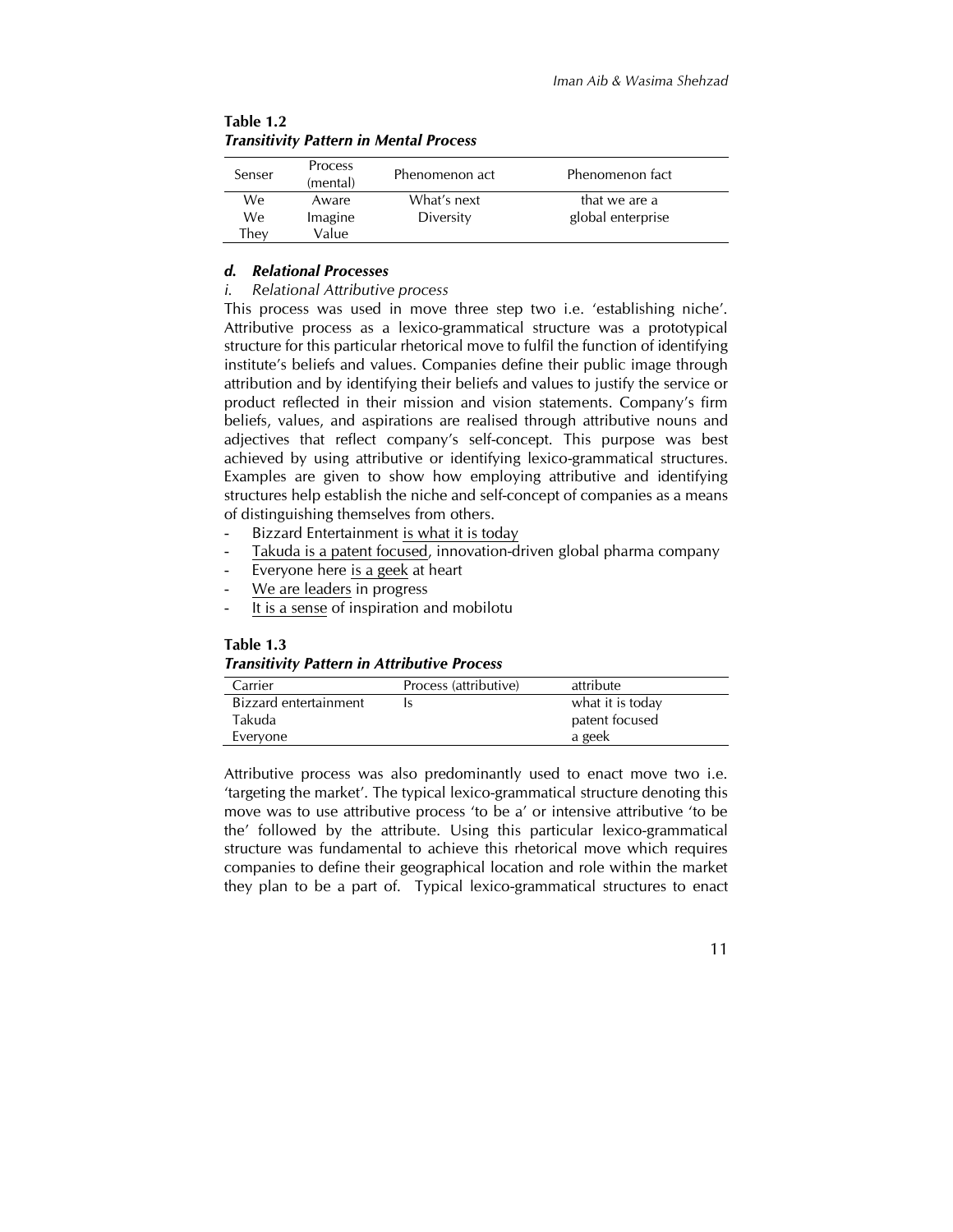'targeting the market' as a rhetorical move were: *to be the leading company, leading institute, world's leading,* and *world's best.*

- To be a leading, competitive, Nutrition, Health and Wellness Company
- Our vision is to be earth's most customer-centric company
- Our Vision is to be the world's pre-eminent life insurance provider
- To be the most respected Internet enterprise
- Be a role model for contribution to society

| Table 1.4                                          |  |
|----------------------------------------------------|--|
| <b>Transitivity Pattern in Attributive Process</b> |  |

| Carrier    | Process<br>(attributive) | attribute                 |
|------------|--------------------------|---------------------------|
| Our vision | To be                    | A leading<br>A role model |

#### *ii. Relational Identifying Process*

12

This move was typically realized in move five i.e. 'establishing credentials'. The most common lexico-grammatical features characteristically identifiable with move five were largely dependent on relational intensive process (be+the+attribute) such as *world's leading, is the major company,* and *is the top.* Above intensive processes, it is largely depended on circumstantial process by relying on dates, years and numbers such as: *adopted June 10, more than 100 years, two billions a day, in 2009, since 1954,* and *built over 150 years ago*.

- Nestlé is......the world's leading nutrition, health and wellness company
- Customer reviews, 1-Click shopping, personalized recommendations, Prime, Fulfillment by Amazon, AWS, Kindle Direct Publishing, Kindle, Fire tablets, Fire TV, Amazon Echo, and Alexa are some of the products and services pioneered by Amazon
- The following principles guide our relation with our stakeholders
- Two billion times a day,  $\overline{P\&G}$  brands touch the lives of people around the world
- From carbon abatement to disaster recovery to bringing tech education to underfunded schools, we've made some tremendous progress so far.
- AT&T has recorded 35 consecutive years of quarterly dividend growth and is a Fortune 10 company.
- After careful formulation and thorough discussion, the Board approved the Group's Vision, Mission and Core Values (VMV), the bedrock of our corporate culture, in 2004. With this initiative, we have embarked on building a coherent and bank-wide corporate culture and spirit that will motivate us and move us forward in the 21st century.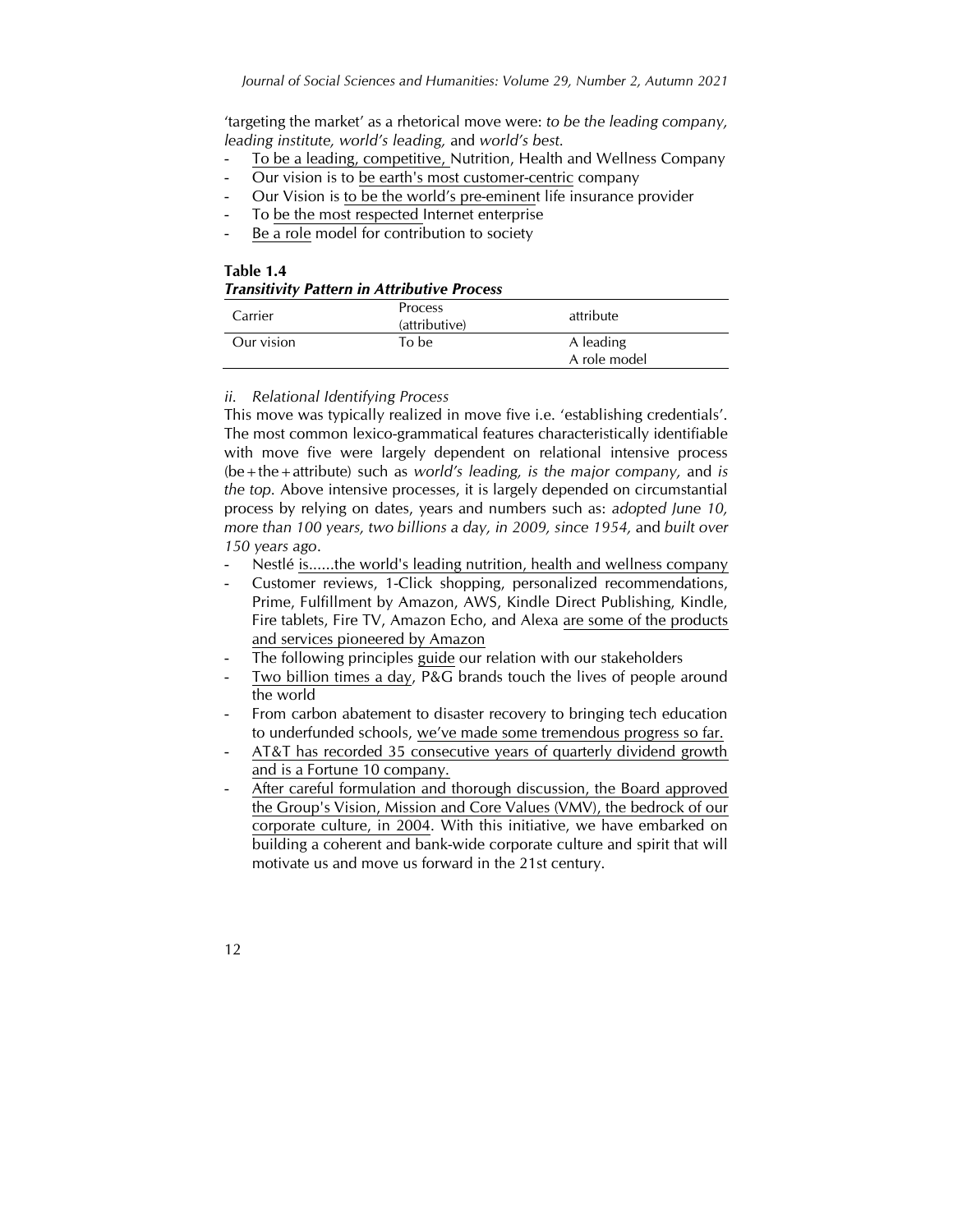| Token                                    | <b>Process</b><br>(identifying) | Value                                                            | Circumstance                                                        |
|------------------------------------------|---------------------------------|------------------------------------------------------------------|---------------------------------------------------------------------|
| <b>Nestlé</b>                            | ls                              | the world's leading<br>nutrition, health and<br>wellness company | Two billion times a<br>day the bedrock of<br>our corporate culture, |
| Customer<br>reviews, 1-Click<br>shopping | Are                             | some of the products<br>and services<br>pioneered by             | in $2004$                                                           |
| following<br>principles                  | Guide                           | Amazon<br>our relation                                           |                                                                     |

**Table 1.5** *Transitivity Pattern in Relational Identifying Process*

# **Verbal Process**

This process was typically used in move six i.e. 'celebrity or typical user endorsement'. Verbal process as a lexico-grammatical process was best suited for this particular rhetorical move to fulfil the function of affiliating a company's name with other renowned companies or eminent philosophers by quoting their statements for the purpose of endorsement. This purpose was best achieved through direct or indirect quotations through lexicogrammatical structure that include a verbiage and a verbal process. Typical phrases recurrently used with move six are: *Gilman Said, Reed Hastings says, said Jeff Silverman.* 

- *In October, 2011, co-founder and CEO Reed Hastings expressed a clear vision for the future of Netflix:"We cannot close our eyes to the challenges that the world faces. Business must make an explicit and positive contribution to addressing them. I'm convinced we can create a more equitable and sustainable world for all of us by doing so," says Unilever's former CEO Paul Polman. "But this means that business has to change. The Unilever Sustainable Plan is a blueprint for sustainable growth."*
- *We frequently partner with leading industries, and support and facilitate entrepreneurship among our students and faculty*
- *"My heart is in the work." - Andrew Carnegie*
- *"It takes the same amount of energy to dream big as it does to dream small." Carlos BritoCEO of AB InBev*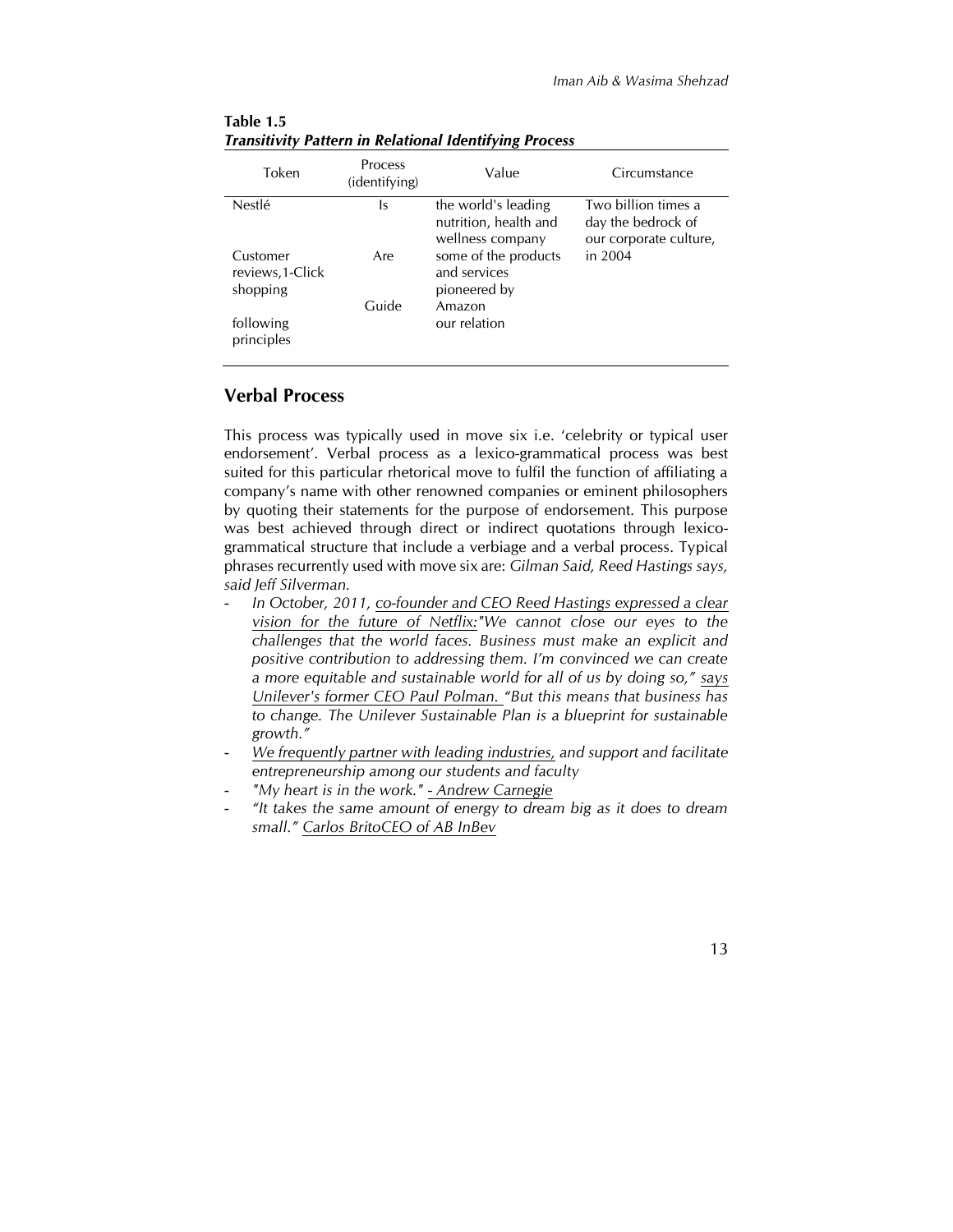| <i>Hansitrity Fattern in Verbal Hocess</i> |                            |                                                                                                 |  |  |
|--------------------------------------------|----------------------------|-------------------------------------------------------------------------------------------------|--|--|
| Saver                                      | <b>Process</b><br>(verbal) | Verbiage                                                                                        |  |  |
| Unilever's former<br>CEO Paul Polman       | says                       | I'm convinced we can create a more equitable<br>and sustainable world for all of us by doing so |  |  |
| Carlos BritoCEO of<br>AB InBev             |                            | It takes the same amount of energy to dream<br>big as it does to dream small                    |  |  |

**Table 1.6** *Transitivity Pattern in Verbal Process*

# **Causative Process**

This process was typically frequent in move three step one i.e. **'**referring to its need for growth and survival'. Causative process as a lexico-grammatical process was best suited for this particular rhetorical move as it fulfilled its function of persuading the audience or customers that they have a problem and that their problem can be solved by causing change to occur. Typical phrases recurrently used to enact this step are: *make a difference, make life better,* and *make the world a better place.*

- Make a difference in the lives of people
- We innovate to make the world a healthier place
- To make everyday life just a little bit better

#### **Table 1.7** *Transitivity Pattern in Verbal Process*

| Process (causative) | circumstance                |
|---------------------|-----------------------------|
| Make                | A difference                |
|                     | the world a healthier place |
|                     | everyday life               |
|                     |                             |

# **Conclusion**

To recapitulate, transitivity patterns of experiential meanings in examples of mission and vision statements display the rhetorical moves employed by companies to position their public image, showcase who they are, and state what they intend to do. To construct a public image, companies rely on 'establishing niche' as a rhetorical move, which was predominantly conveyed through attributive and identifying processes. Companies also try to 'target the market' because of the increasing competition between companies. To enact this move and assert their presence in the market, intensive attributive processes were used. However, in order to define their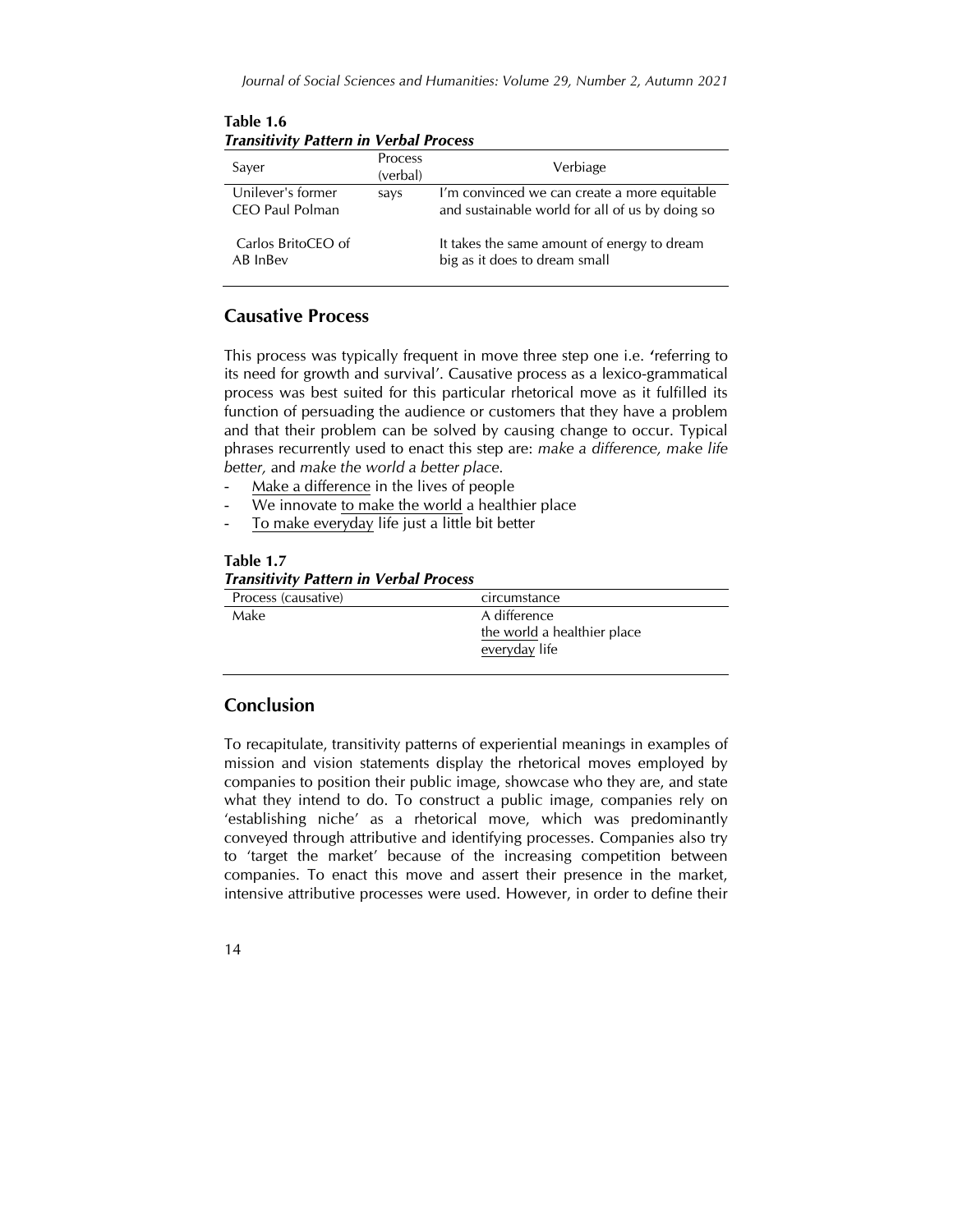service or product, companies largely use material processes to talk about their actions and practices.

Essentially, writing mission and vision statements are part of the management and planning of an institute or company. The influence of policy guidelines and planning has certainly strengthened the establishment and practice of writing mission and vision statements to fulfil a number of communicative purposes. First, a mission statement orients the company to the needs of its community which includes the macro and micro communities. Second, having an ideal mission statement reflects the quality performance of an organisation by facilitating its employees, staff members, methodology and practices within the professional setting.

Transitivity patterns in sentence examples of mission and vision statements are shaped by the rhetorical purpose of the text. Because companies aim to establish their social role in the corporate discourse community, they largely focus on promotional agendas. This requires them to write mission statements that define their nature, beliefs, and values. In conclusion, we found that mental and relational process are favoured linguistic practices used by corporate firms to write mission statements that focus on building public image.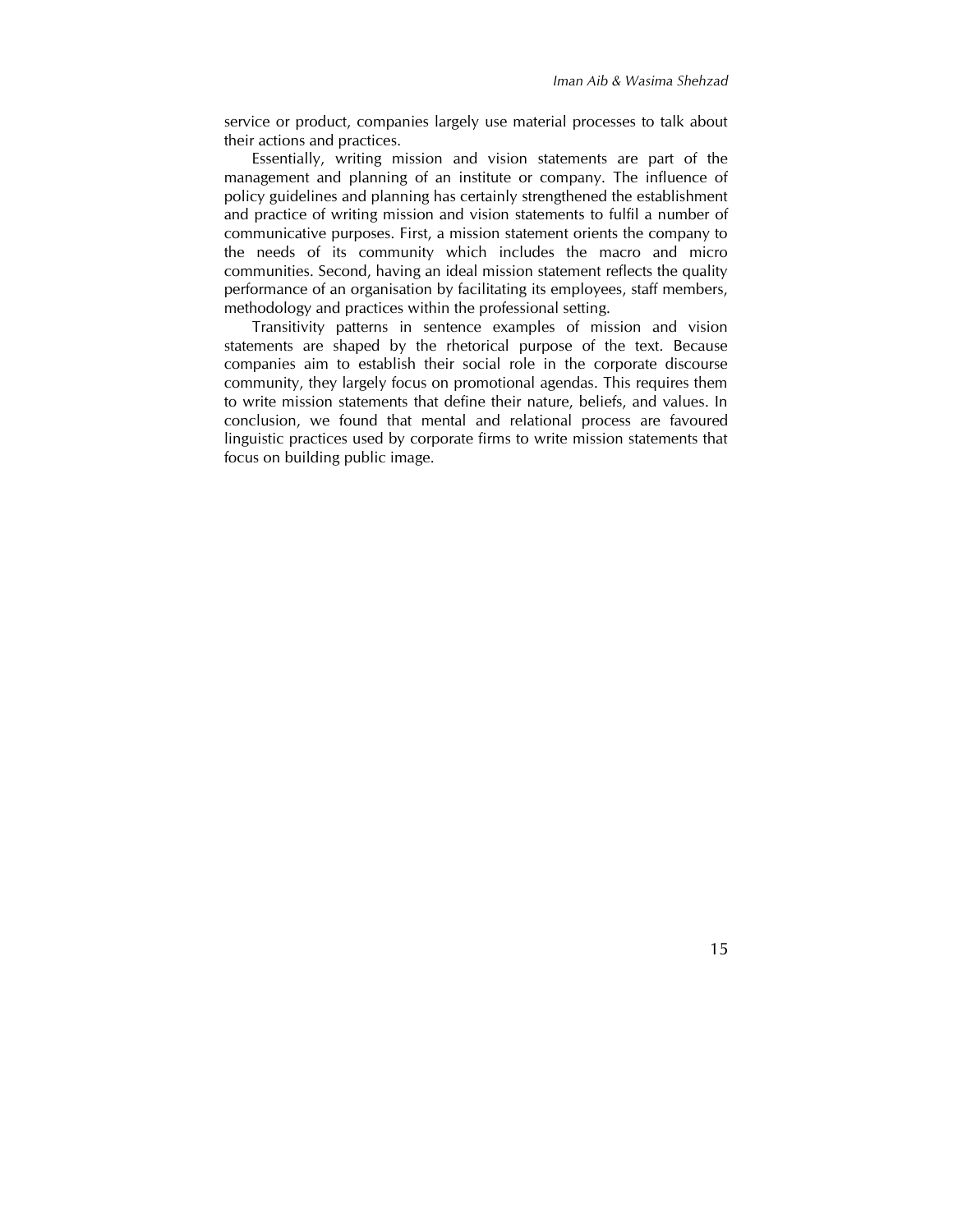#### **REFERENCES**

- Bartkus, B., Glassman, M., & McAfee, B. (2006). Mission Statement Quality and Financial Performance. *European Management Journal*, *24*(1), 86-94. doi:10.1016/j.emj.2005.12.010
- Bateman, J. (2008). *Multimodality and Genre: A foundation for the Systematic Analysis of Multimodal Documents*. London, England: Palgrave MacMillan.
- Benelhadj, F. (2019). Discipline and Genre in Academic Discourse: Prepositional Phrases as a Focus. *Journal of Pragmatics*, *139*, 190-199. doi:10.1016/j.pragma.2018.07.010
- Bhatia, V.K. (1983). *An Applied Discourse Analysis of English Legislative Writing*. Birmingham, UK: The University of Aston Language Studies Unit.
- Bhatia, V. K. (2004). *Worlds of Written Discourse: A Genre-based View*. A&C Black.
- Campbell, A., Devine, M. and Young, D. (1993). *A Sense of Mission*. Pitman Publishing, London.
- Christensen, Lars Thoger. & Askegaard, Soren. (2001). Corporate Identity and Corporate Image Revisited: A Semiotic Perspective. *European Journal of Marketing* 35 (3–4): 292–315.
- David, M.E. & David, F.R. (2014). Mission Statement Theory and Practice: A Content Analysis and New Direction. *International Journal of Business, Marketing and Decision Sciences, 7*(1), 95-110.
- Derewianka, Beverly. (1990). *Exploring How Texts Work.* Newtown: Primary English Teaching Association.
- Eggins, S. (2004). *Introduction to Systemic Functional Linguistics (2nded).* London: A & C Black.
- Gleason, J. (2014). Meaning-based Scoring: A systemic Functional Linguistics Model for Automated Test Tasks. *Hispania*, *97*(4), 666-688. doi:10.1353/ hpn.2014.0115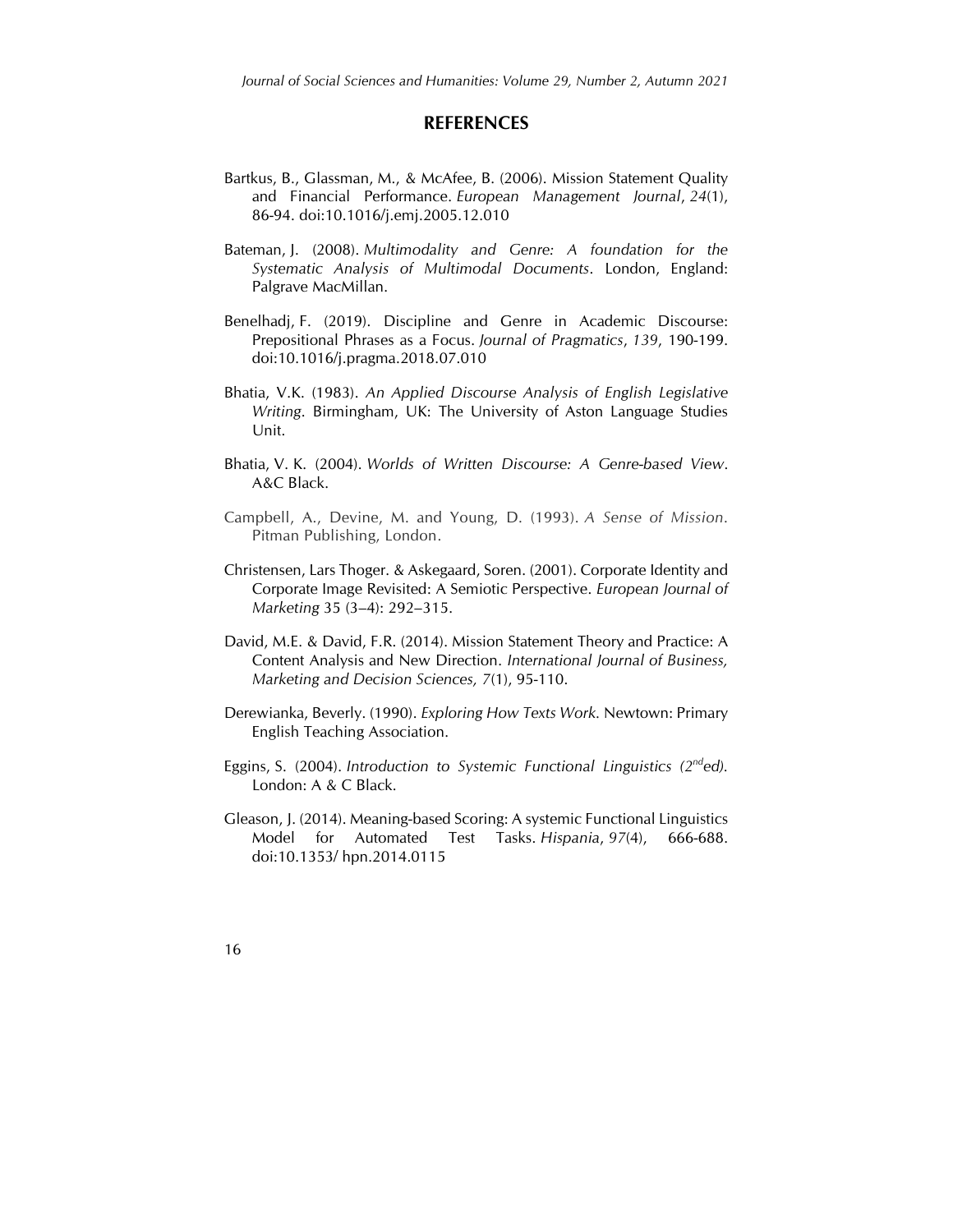- Goertzen, P., & Kristjánsson, C. (2007). Interpersonal Dimensions of Community in Graduate Online Learning: Exploring Social Presence Through the Lens of Systemic Functional Linguistics. *The Internet and Higher Education*, *10*(3), 212-230. doi:10.1016/j.iheduc.2007.06.005
- Halliday, M.A.K. (1994). *An Introduction to Functional Grammar*. Edward Arnold, London.
- Halliday, M. A. K. (1978). *Language as Social Semiotic.* London: Edward Arnold.
- Halliday, M. A. K., & Matthiessen, C. M. I. (2004). *An Introduction to Functional Grammar.* London: Routledge.
- Hasan, R. (2009). The Place of Context in a Systemic Functional Model. In M.A.K. Halliday and J. Webster (Eds.). *Continuum Companion to Systemic Functional Linguistics* (pp.166-189). London: Continuum.
- Koller, *Veronika.* (2009) Corporate self-presentation and self-centredness: A case for cognitive critical discourse analysis. In H. Pishwa (Ed.). *Language and Social Cognition Expression of the Social Mind* (p. 267- 288). New York: Mouton de Gruyter Berlin.
- Martin, J., & White, P. R. (2007). *The Language of Evaluation: Appraisal in English*. Basingstoke: Springer.
- Martı́nez, I. A. (2001). Impersonality in the Research Article as Revealed by Analysis of the Transitivity Structure. *English for Specific Purposes*, *20*(3), 227-247. doi:10.1016/s0889-4906(00)00013-2
- Mason, M. & Mason, R.D. (2012). Communicating a Green Corporate Perspective: Ideological Persuasion in the Corporate Environmental report. *Journal of Business and Technical Communication, 26*(4), 479-506.
- Pearce, John & David, Fred. (1987). Corporate Mission Statements: The Bottom Line. Academy of Management Executive. 1. 109-115. 10.5465/ AME.1987.4275821.
- Ravelli, Louise. (2000). Getting Started with Functional Analysis of Texts. In Len Unsworth (Ed.). *Researching Language in Schools and Communities: Functional Linguistic Perspectives* (pp. 27-64). London: Cassell & Co.
- Rego, A., Araújo, B., & Serrão, D. (2015). The mission, vision and values in Hospital Management. *Journal of Hospital Administration*, *5*(1). doi:10.5430/ jha.v5n1p62